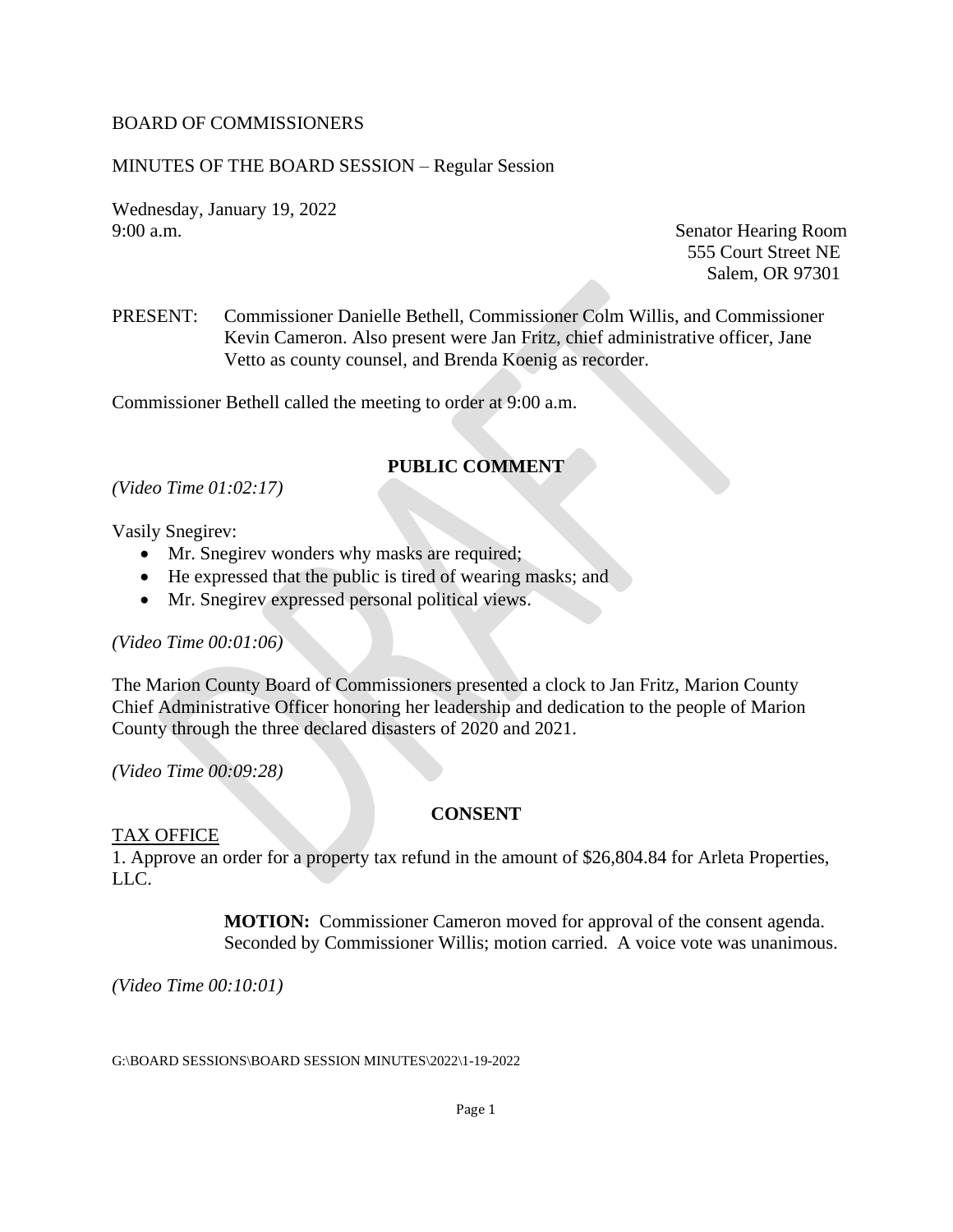# **ACTION**

## BOARD OF COMMISSIONERS

2. Consider approval of the 2022 Federal Agenda. –Tanisha Bush, Kirby Garrett and Michael Skipper, CFM Advocates

# *Summary of presentation:*

Tanisha Bush:

- The Federal Agenda includes policy and grant initiatives beneficial to the county and its community partners;
- The county has engaged the services of CFM Advocates for multiple years;
- CFM Advocates has helped the county develop the Federal Agenda; and
- They will represent Marion County in Washington, D.C.

Kirby Garrett and Michael Skipper, CFM Advocates:

- The Federal Agenda shapes CFM's efforts on behalf of the county in Washington, D.C.:
	- o It outlines the county's range of federal interests and priorities for some of the following:
		- Projects that the county is seeking funding for; and
		- The county's position on legislation or administrative policy.
- CFM Advocates and Marion County have enjoyed a long successful partnership over multiple years:
	- o There has been a wide variety of legislative and policy victories;
	- o CFM Advocates has helped secure over \$27 million in competitive federal funding for county projects since 2007; and
	- o The \$27 million in funding has helped implement a wide variety of projects in some of the following areas:
		- Public safety;
		- Mental health: and
		- **•** Transportation.
- The following is an update on the work CFM Advocates has been doing for Marion County during 2021:
	- o Projects have been included in House or Senate bills that are anticipated to be voted on in 2022 include;
	- o An estimated \$4.6 million for Congressionally Directed Spending funded projects includes:
		- An estimated \$1.44 million for North Fork Road improvements;
		- An estimated \$1.2 million for public safety radio equipment; and
		- An estimated \$2 million for Opal Creek wilderness economic development:
			- Funding for the three projects is still tentative and has not been finalized yet.
	- o Projects also submitted to the appropriations committee that were not selected include:
		- Detroit Marina project: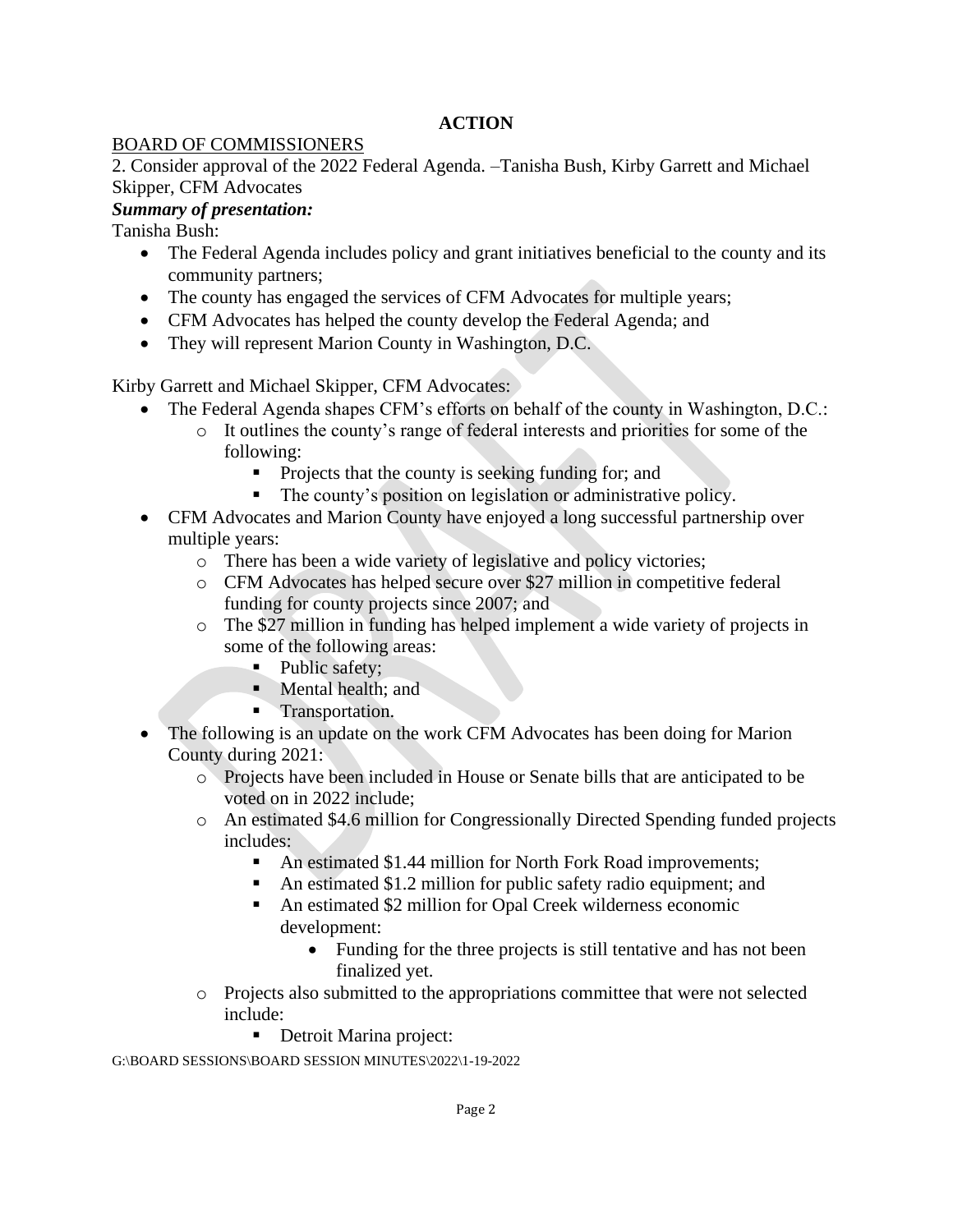- Outstanding permit and review issues exist that still need to be addressed.
- Safety corridor project:
	- The project competed for the same competitive funding that was slotted to be utilized for the North Fork Road project.
- o Projects submitted as part of the House Infrastructure Legislation include:
	- The Donald Aurora Interchange project:
	- An estimated \$20 million was awarded for this project.
	- Silverton Howell Prairie Road Intersection Improvements; and
	- North Fork Road Improvements.
- o Marion County received an estimated \$68 million in American Rescue Plan Act funding; and
- o The infrastructure bill provided an additional two years of Secure Rural Schools (SRS) funding totaling an estimated \$2.3 million for Marion County:
	- The funding is for Fiscal Years 2021 and 2022.
- Congress passed an Infrastructure bill at the end of 2021;
- The Infrastructure bill entails some of the following:
	- o The bill includes an estimated \$550 billion in new spending over the next 5 years in the following areas:
		- Transportation;
		- Water infrastructure;
		- Broadband;
		- Energy and power;
		- **Environmental remediation:**
		- Western water: and
		- **Resiliency.**
	- o CFM Advocates is working to identify opportunities in the bill for funding county projects and the process will be ongoing;
	- o The following competitive grant programs are included in the bill and overseen by the Department of Transportation:
		- Following are a few of the existing competitive grant programs included in the bill:
			- Infrastructure For Rebuilding America (INFRA) grant program; and
			- Rebuilding American Infrastructure with Sustainability and Equity (RAISE) grant program for regional transportation projects.
				- o The two programs may be an option for the Aurora Donald Interchange project.
		- Following are a few of the new competitive grant programs included in the bill:
			- Rural Surface Transportation Program:
				- o Eligibility is restricted to rural projects.
			- Bridge Replacement grant programs: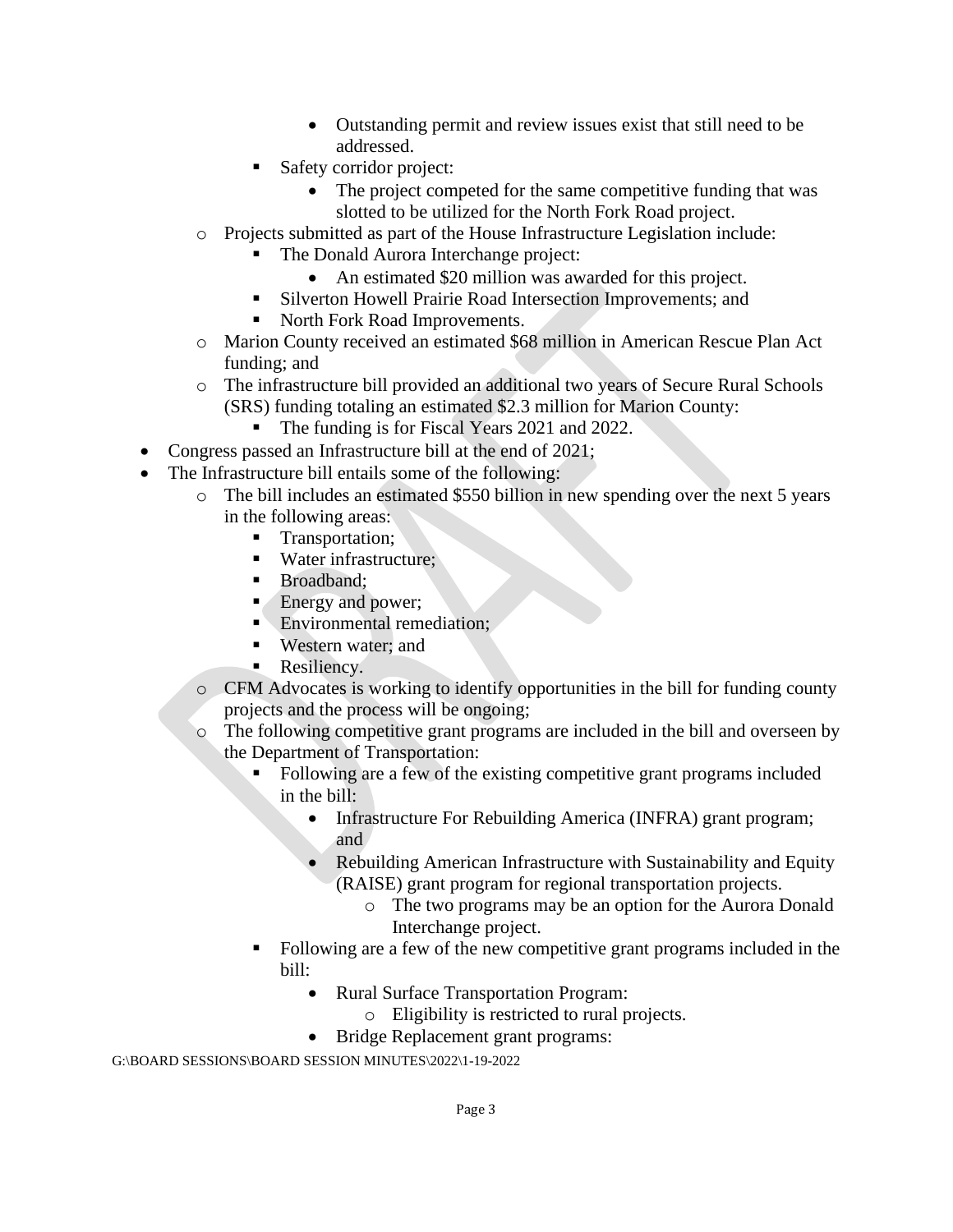- o Bridge replacement or improvement is a county wide concern.
- Safe Streets for All grant program:
	- o May assist with funding for the safety corridor.
- o Included in the bill are increases for formula dollars:
	- The Oregon Department of Transportation will receive a 30 percent increase in highway funding; and
	- There will be an increase of 46 percent in funding in water and wastewater infrastructure which can be utilized for some of the following:
		- The states revolving fund for drinking water;
		- The states revolving fund for clean water; and
		- The county may consider this option for the Santiam Canyon sewer project.
- An estimated \$45 billion is included in the bill for broadband deployment;
- Following are the 2022 Federal Agenda funding requests:
	- o North Santiam Canyon Economic Distress Relief Plan:
		- An estimated \$2 to \$15 million for Opal Creek economic development;
			- An estimated \$5 million for wastewater infrastructure improvements in the cities of Mill City and Gates;
			- An estimated \$11 million for Santiam Canyon housing recovery;
			- An estimated \$3 million for broadband deployment in the Santiam Canyon;
			- An estimated \$2.5 million for the Detroit Lake Marina excavation;
			- An estimated \$2.8 million for North Fork Road improvements; and
			- An estimated  $$1.2$  million for a public safety radio system.
	- o An estimated \$3.7 million for the Wintel Road Reconstruction and Bridge Replacement project;
	- o An estimated \$3 million for the McKay/Yergen/Ehlen Roads Safety Corridor project; and
	- o An estimated \$32 million for the I-5 Aurora-Donald Interchange Reconstruction project.
- Following are the 2022 Federal Agenda policy and legislative priorities:
	- o Coronavirus state and local fiscal recovery fund flexibility;
	- o The Aurora Airport runway expansion;
	- o The City of Detroit fish passage;
	- o The Secure Rural Schools reauthorization;
	- o Responsible, sustainable solutions for federal forest management of Oregon and California railroad revested rands (O&C Lands), and United States Forest Service (USFS) lands located within Marion County;
	- o Funding to address the opioid and methamphetamine crisis;
	- o Repeal inmate and juvenile corrections exception for federal health benefits;
	- o Protect funding levels for the following programs that support Marion County projects and priorities: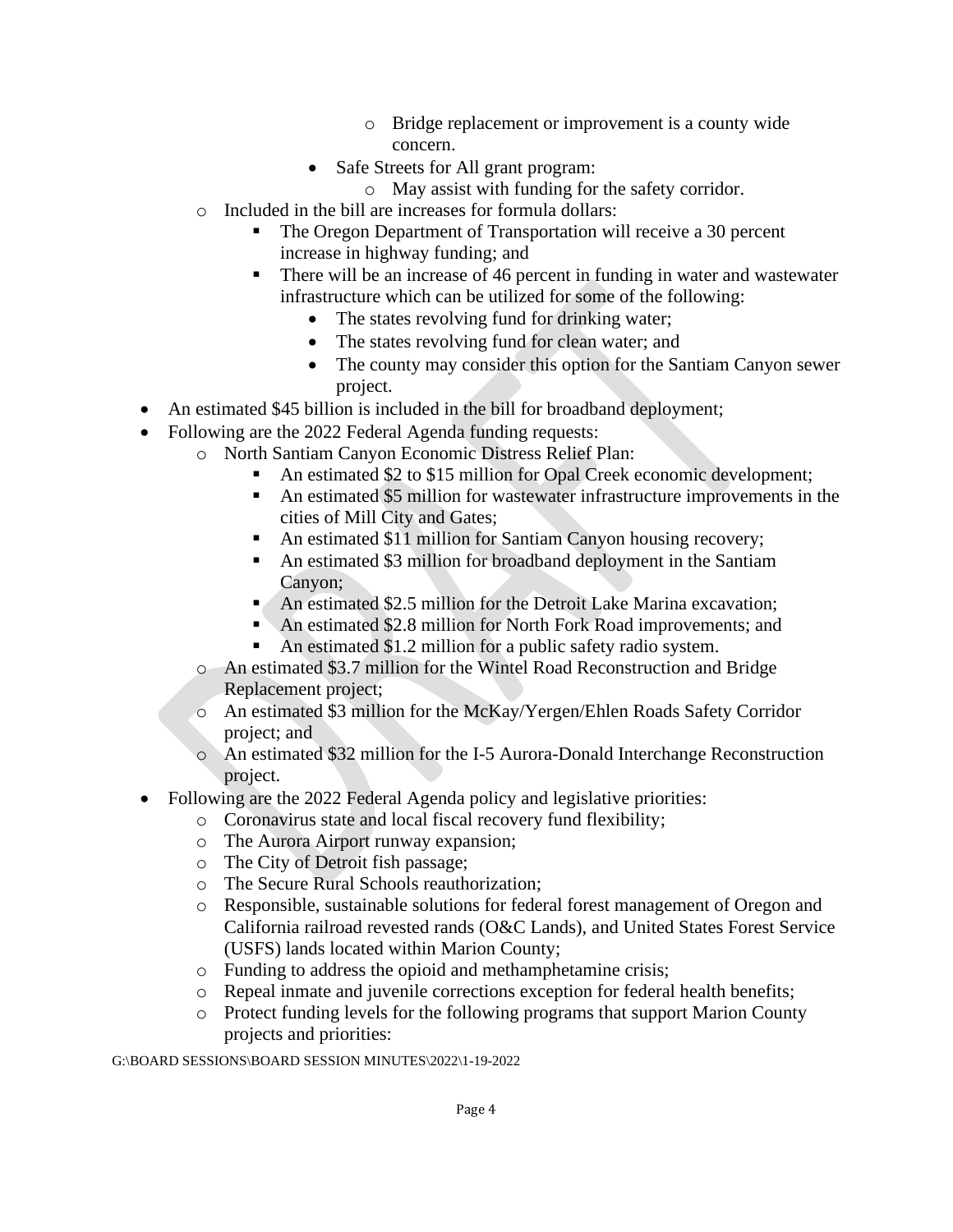- The Economic Development Administration (EDA);
- The Federal Lands Access Program (FLAP);
- The Environmental Protection Agency (EPA) Brownfield;
- **•** Infrastructure For Rebuilding America (INFRA);
- Better Utilizing Investments to Leverage Development (BUILD); and
- The Edward Byrne Memorial Justice Assistance Grant (JAG) Program: • This grant provides funds for criminal justice programs.
- o A waste-to-energy facilities policy that would continue to recognize this type of energy as clean energy; and
- o Wild and Scenic River designations:
	- Advocating against any designations that would hurt local economies.
- For the first time there will be six Oregon representatives in the U.S. House of Representatives due to the newly created sixth congressional district:
	- o The district includes a large portion of Marion County.

## *Board discussion:*

- If Congress does not pass the budget but does pass the continuous resolution, then the county's projects will not be included;
- Congress is currently working on appropriations for the current fiscal year which ends in September 2022:
	- o The current Congress oversees the passing of legislation to provide appropriations for the current fiscal year;
	- o The 2022 elections will not have an impact on bills that are passed for the current fiscal year ending in September 2022; and
	- o If Congress is unable to reach an agreement on a year-long new Appropriations bill, then a continuing resolution extending existing funding levels may be implemented:
		- This would not include any new spending.
- The commissioners expressed their appreciation to CFM Advocates for their work on behalf of Marion County.

**MOTION:** Commissioner Willis moved to approve the 2022 Federal Agenda. Seconded by Commissioner Cameron; motion carried. A voice vote was unanimous.

*(Video Time 00:49:10)*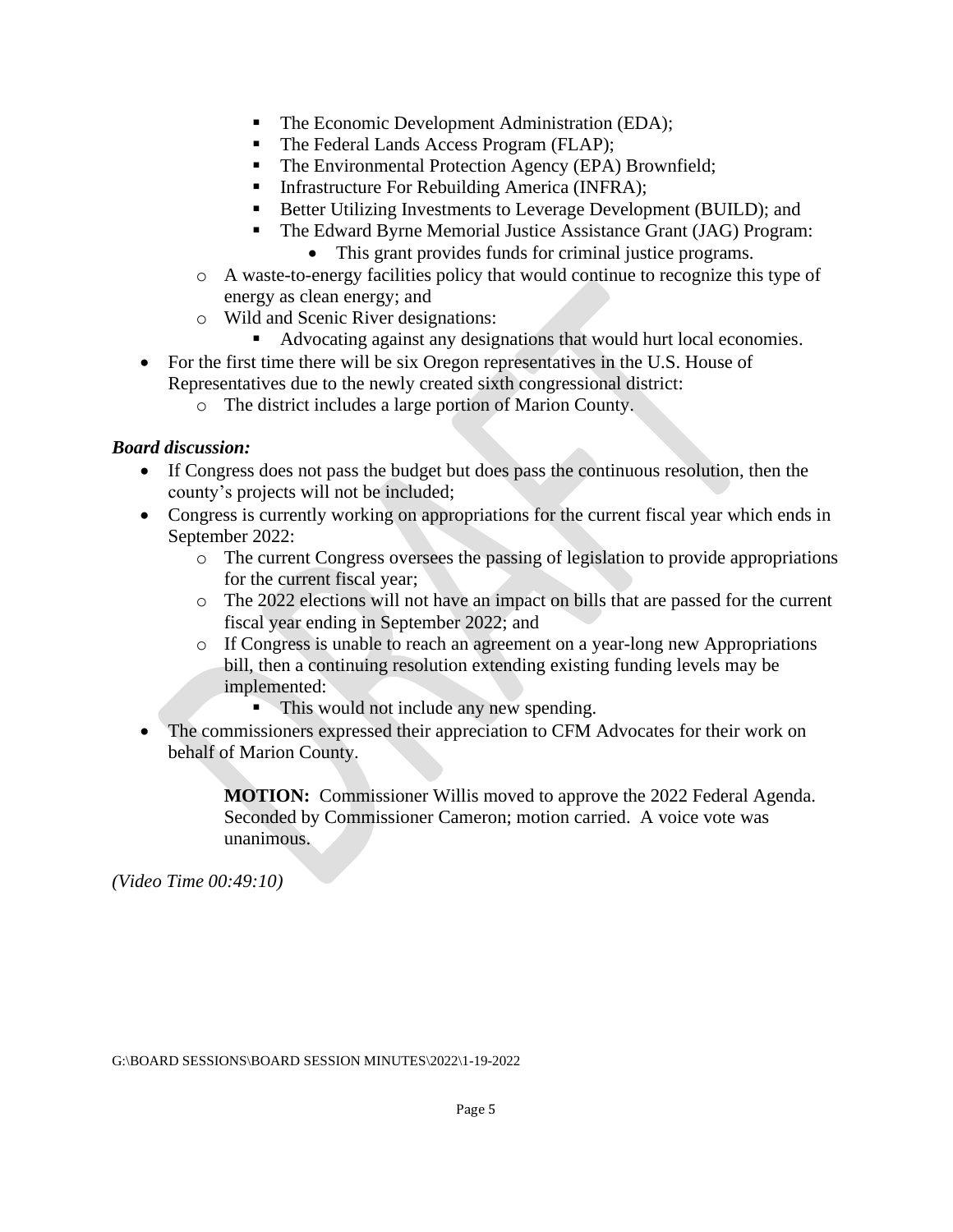# HEALTH AND HUMAN SERVICES

3. Consider approval of Amendment #2 to the incoming funds Intergovernmental Agreement with the Oregon Health Authority to add \$10,866,279.32 for a new contract total of \$14,122,893.32 for the operation of public health services through June 30, 2023. –Ryan Matthews

# *Summary of presentation:*

- Following are details of the allocation of funds provided by the amendment:
	- o There are two Program Elements (PE) in the agreement where the county has only received funding for the first quarter of the fiscal year:
		- The county is now receiving the last three quarters of funding for the following:
			- An estimated \$310,000 for the state's general fund Support for Public Health;
			- Funding for PE51, public health modernization:
				- o An estimated \$1,065,267 is anticipated for the local effort.
			- An estimated \$500,000 for the county's regional partnership with Polk County:
				- o These three elements are the continuation of funding through the remainder of the fiscal year.
- Carryover of unspent COVID-19 funds from the last contract period for the following two program elements for Epidemiology and Laboratory Capacity (ELC):
	- o An estimated \$1.9 million for PE01-07, related to contract tracing; and
	- o An estimated \$5.5 million for PE01-09, related to COVID-19 Active Monitoring:
		- The funds were provided to local health authorities statewide to ensure that there was enough funding to maintain COVID-19 operations; and
		- The funds expire at the end of 2024.
- An estimated \$1.4 million for carryover of unspent PE01-10 funds related to COVID-19 operations:
	- o The funds expire at the end of the current fiscal year; and
	- o Marion County Health and Human Services (MCHHS) anticipates utilizing the funds in the current year for some of the following:
		- Building testing capacity in communities;
		- Continuing education for the COVID-19 vaccine; and
		- Have resources available for individuals that are impacted by COVID-19.
- The public health system has historically been significantly underfunded; and
- The value of local public health is starting to be recognized.

## *Board discussion:*

- The state is flexible with how the funds may be utilized:
	- o MCHHS may determine the best option to devote the resources to; and
	- o The options can be presented to the board, who serves as the local public health authority, to discuss the county's priorities:
		- Determine community needs; and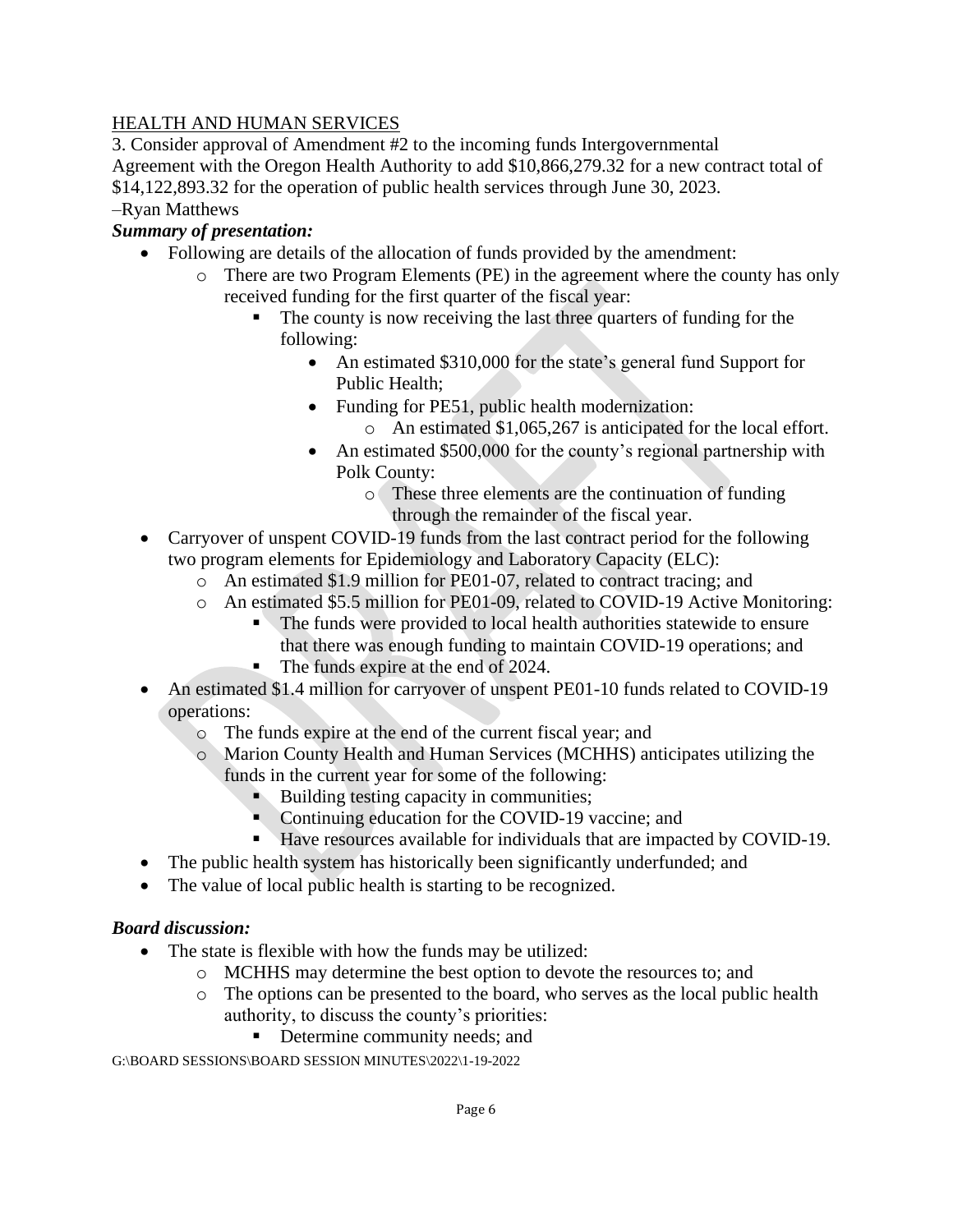- Decide where to direct the funds to.
- Modernization funds may also be utilized for COVID-19:
	- o MCHHS would like to limit these funds; and
	- o Only utilize funding that is specific to COVID-19 operations.
- MCHHS would like to maintain funds that may have flexibility and direct them in a direction that is good for the county.

**MOTION:** Commissioner Cameron moved to approve Amendment #2 to the incoming funds Intergovernmental Agreement with the Oregon Health Authority to add \$10,866,279.32 for a new contract total of \$14,122,893.32 for the operation of public health services through June 30, 2023. Seconded by Commissioner Willis; motion carried. A voice vote was unanimous.

*(Video Time 00:56:50)*

Commissioner Bethell requested and received unanimous consent to return to public comment.

*(Video Time 01:02:17)*

4. Consider approval of the incoming funds Intergovernmental Agreement with the Oregon Military Department, Office of Emergency Management in the amount of \$207,470 for the Emergency Management Performance Grant retroactive from July 1, 2021, through June 30, 2022. –Kathleen Silva

## *Summary of presentation:*

- The funding source supports some of the following:
	- o Personnel;
	- o Materials and supplies; and
	- o Administrative services.
- The dollar amount reflects an increase over previous years' allocations:
	- o The increase is due to Oregon Emergency Management not utilizing their portion of the funds from the prior year:
		- The unused funds were set aside for projects and payroll;
		- The unused funds were rolled into county allocations;
		- The counties were allotted more funds than originally anticipated; and
		- Marion County generally receives an estimated \$158,000 to 160,000.

## *Board discussion:*

None.